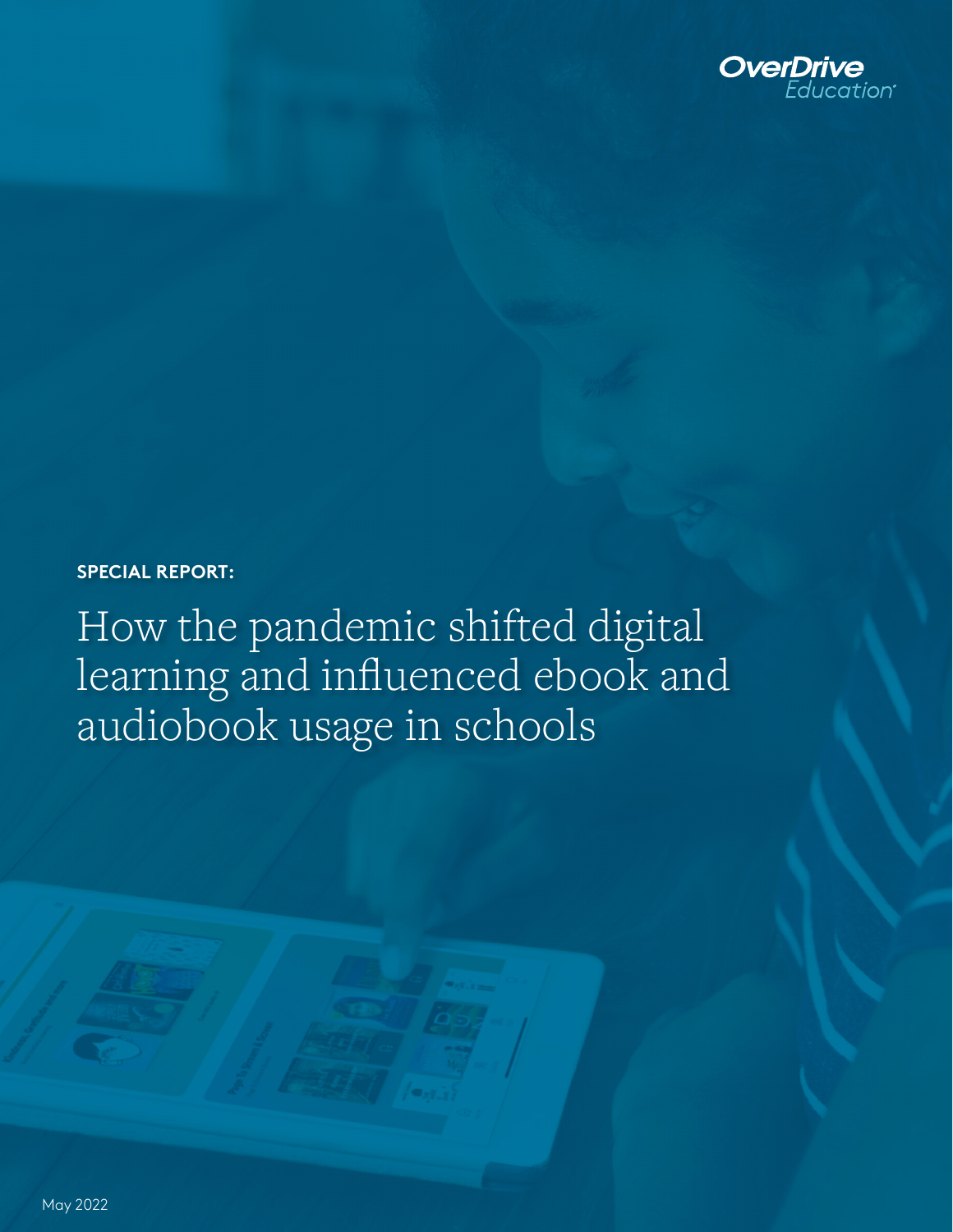# How the pandemic shifted digital learning and influenced ebook and audiobook usage in schools

### **OVERVIEW**

The COVID-19 pandemic has had a profound impact on schools and student learning. With the shift to remote or hybrid learning beginning in March 2020, digital book usage skyrocketed. As a result, schools invested in edtech tools more than ever. As one of the leading providers of digital books to schools, OverDrive Education sought to understand the digital shift and how schools are using ebooks and digital audiobooks in the classroom, library and home. OverDrive Education examined data from its network of 46,000 K-12 school partners worldwide, comparing March 1, 2020 – February 28, 2021, to the previous year. This report summarizes these findings and includes case studies from a variety of schools.

### **DATA ANALYSIS AND FINDINGS**

### Significant increase in schools using ebooks and audiobooks

As of April 2021, 48,700 schools partnered with OverDrive Education for their digital reading services, a 108-percent increase year-over-year. This means the number of students with access to the company's Sora student reading app and their individual school's or district's digital collection also significantly increased (to 23 million, +93 percent).

# Students read more during the pandemic

Also noteworthy is students' increase in reading as evidenced by secure aggregated data from Sora app usage. This includes the growth in digital books opened (+228 percent), average hours student spent reading (+25 percent), average hours spent reading per book (+21 percent) and average hours spent per session (+88 percent).

During this pandemic timeframe, digital books borrowed by or assigned to students from their school's digital collection grew by 139 percent. Ebook usage (measured as "checkouts") increased by 155 percent while audiobook checkouts rose by 66 percent.

### Students use public libraries through school app to expand reading choices

In addition to checkouts from the school's collection, students checked out 3 million additional ebooks and audiobooks from their local public library through the Sora app (+516 percent). More than ever, school-library partnerships – known as Public Library CONNECT – enabled students to use their school credentials to borrow ebooks and audiobooks from both their school and local public library through Sora.

# Digital book usage in curriculum surges

Prior to the pandemic, leveraging digital books as part of the curriculum was still gaining traction. Now, use of digital books in support of curriculum has grown exponentially, contributing to overall growth in student reading, as publishers expand

### **STUDENTS READ MORE**

| Digital books opened | $+228%$ |
|----------------------|---------|
| Hours per book       | $+21%$  |
| Hours per session    | $+88%$  |

#### **DIGITAL BOOK USAGE IN SCHOOLS**

| <b>Ebooks</b>      | $+155%$ |
|--------------------|---------|
| Digital audiobooks | $+66%$  |
| Via public library | $+516%$ |

*Mar 2020 - Feb 2021 YoY*

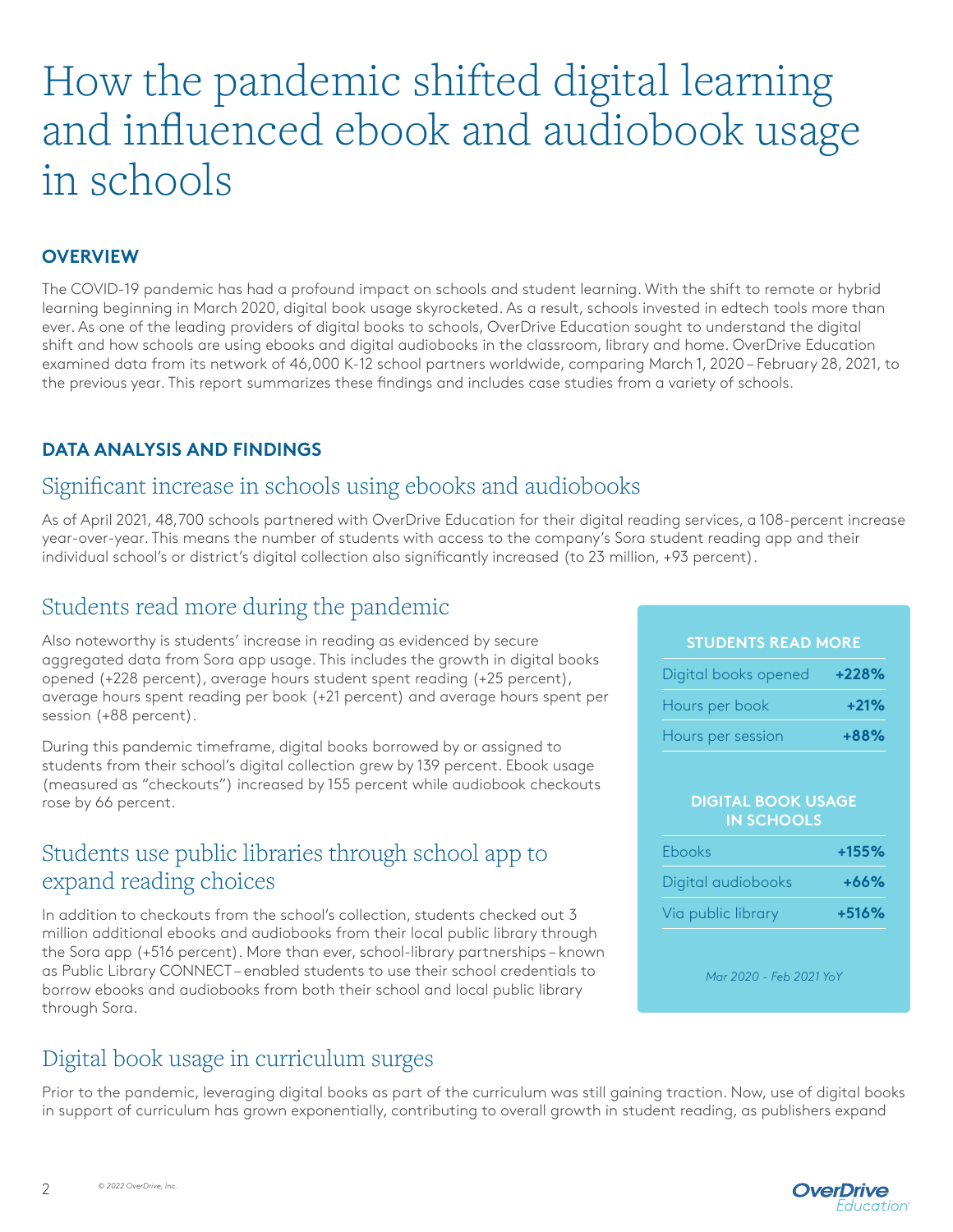digital rights to align with schools' needs and educators realize the convenience of digital access. The most prominent digital book access model in the past year was the On-Demand Class Set rental, which enables a title to be deployed to many students at a time, with a typical 90-day access period. This access model helped drive a 4,500-percent increase in digital title assignments for required reading.

Most high-quality curriculum programs require trade book titles for specific units and grades, such as The Dreamer, by Pam Munoz Ryan for 11th grade. Throughout the pandemic and prior, OverDrive Education teams worked with publishers to identify required curriculum titles and overcome challenges associated with rights, permissions and digital production issues. The result is that Sora can now supply more required trade books in the Class Set model than ever before. For example, as of March 2021, Sora featured 93 percent of EL Education's K-8 Second Edition Required Reads that are available in digital format, an increase from 75 percent in August 2020. Expanded availability of required digital trade books is of interest for any district that uses high-quality instructional materials. Digital Class Sets in Sora can be made available to thousands of students in just a few hours.

### **CASE STUDIES**

### Federal relief funding helps strengthen one Ohio district's digital collection

As in countless schools across the U.S., the COVID-19 pandemic prompted a hasty transition to remote learning for the Chagrin Falls Exempted Village Schools (CFEVS) in Ohio. However, because the district had already adopted Sora in 2018, their main challenge was finding ways to bolster their existing digital collection versus needing to implement one. To achieve this goal, CFEVS Library Media Specialist Angie Jameson, M.L.I.S., [wrote a local grant](https://ala-events.zoom.us/rec/play/9SvfnZN_14aknmo5aCyt2UTbETVvrf-tqUOPg6hDyFQRu9OT1ksK8Vn2xx-XltWOzULH02BkpzFFPj6I.XLu66TWIQ3GMmszD?startTime=1635530405000&_x_zm_rtaid=vG8RyJfkTAyf6Ujqt7tMPQ.1645212845028.99ad22b6057efcf8bc880c3f82623965&_x_zm_rhtaid=910) to earn funding from the local parent teacher organization to support enrichment and growth of the digital library.

But heading into the 2021-2022 school year, Jameson understood that she might need to turn to additional funding sources to support the increasing demand she was seeing for digital books.

"We were having trouble keeping students in school, so we were definitely relying on these digital texts and now teachers trusted this; they knew I could work into my budget what they needed," she said. "But I did not have an unlimited budget, so while I was able to help a lot of our quarantined students and many of our virtual academy students, there were times where I wasn't able to get teachers and students what they needed when they needed it — and no one likes to feel that way."

At the same time, CFEVS was also rolling out a new curriculum. The district was moving to Lucy Calkins Units of Study, which focus on independent reading and reading volume vs. whole class novels — meaning access to a larger assortment of digital books was critical to students' reading and learning success.

Enter Sora Account Manager Ben Kowalczyk. In the summer of 2021, Kowalczyk alerted Jameson to a grant opportunity available through the Library Services and Technology Act (LSTA), which is administered by the State Library of Ohio and funded through the Institute of Museum and Library Services, an independent U.S. federal agency. In this case, the grant was made possible by American Rescue Plan Act funds allocated specifically toward providing relief to K-12 schools navigating the challenges of the pandemic.

So, over a few days in July 2021, with encouragement from Ben and guidance from OverDrive's in-house grant writer, Jameson wrote and submitted her proposal for a \$25,000 LSTA grant.

"I decided to write the grant, and then the OverDrive grant writer provided feedback and suggestions that were really helpful, because I've never written a grant of this nature, so there were a lot of different things that I didn't know how to approach," she said. "And had Ben not reached out, I wouldn't have gone for this, and I know many librarians around me didn't end up applying for this, because they didn't have someone who was nudging them along."

The grant was approved in September of 2021, with the stipulation that funds needed to be spent by March 2022. Plans for the money included purchasing genre-specific digital texts to support Lucy Calkins and books to diversify their collection in response to an audit. Plus, Jameson noted that the district will invest in more audiobook titles, which have been popular with students to support classroom reading.

Now that Jameson has more confidence in her grant writing experience, she already has plans to try for additional LSTA mini-grants to help fund her collection.

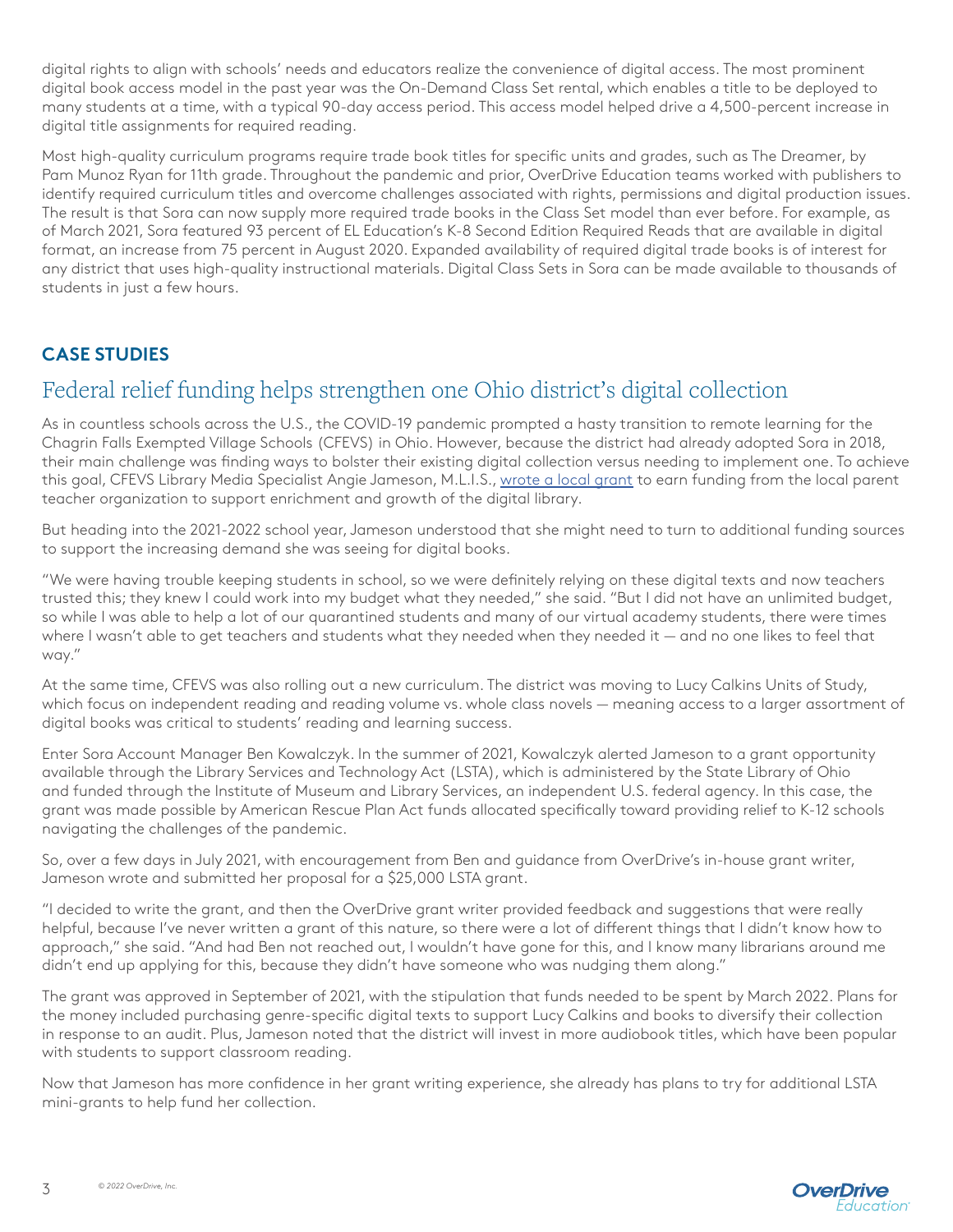"We're seeing a shift from the traditional need to hold a book in our hands to the willingness to try using some digital reading, so I want to make sure I'm keeping up to date, even when all of the grant money is spent in March," she said.

And her advice to educators looking to replicate her success in her own district? Do it — and don't be afraid to ask for help!

"I suggest that you go for it," she said. "You don't have to do it by yourself. Give it a try - the worst they can say is no, and then you can go back at it and try for something else. With the positive experience that I had with this, I would say if you're on the fence, you should definitely go for it."

Learn more about how you can use U.S. federal relief funding to expand access to digital books [here](https://company.overdrive.com/k-12-schools/discover-sora/esf/).

# Class Set Rentals increase curriculum flexibility at Cypress Bay High School (FL)

For Shawn Maas, Library Media Specialist at Cypress Bay High School, it's been a challenge to find ways to keep its highly social, inclusive student body – comprising over 4,800 students – connected throughout remote and hybrid learning. But having tools like the Sora app helped make the physical separation just a little bit easier, as he describes their digital collection as "pre-pandemic ready."

"Sora provided us the ability to make sure that our students had access to material," Maas said.

In order to create as much continuity and normalcy as possible, Maas used Sora for activities like virtual book clubs and reading and checkout challenges to keep students engaged.

Furthermore, Maas found that Sora has become a key tool for classroom instruction as well, noting an increase in usage of Class Set rentals – which provide for temporary, high-volume reading needs – to supply required reading to students.

Maas found that Sora has become a key tool for classroom instruction, noting an increase in usage of Class Set rentals to supply required reading to students.

"That's one of the things I absolutely love with Sora. I don't have to pay \$30 for the book, I can just get that \$5 copy and kids have it for three months, and when they're done, they can release it," he said.

In particular, Maas notes that though classics like To Kill A Mockingbird remain popular, using Class Set rentals has also given teachers the flexibility to experiment with new, more diverse curriculum titles.

# Digital books address curriculum needs, learning loss at Elmbrook Schools (WI)

At Elmbrook Schools, where Kay Koepsel-Benning is Director of Library Services, having digital books in place prior to the pandemic helped simplify the process of supplying English Language Arts and other required reading to students. Use of ebooks and audiobooks – Class Set rentals, in particular – for classroom reading in the Sora app, book clubs and grade level reads surged during remote and hybrid learning.

This is a trend that Koepsel-Benning expects to continue even as students have returned to in-person instruction full-time, noting the ease of use and speed of access to materials through Sora.

"I think that will stay in place going forward for some of our curriculum literature," she said.

Furthermore, Sora has played an important role as Elmbrook diversifies its collection. Recently, the district rolled out a "Books for All" project, providing a core set of books for each classroom and grade level across the district with a diversity, equity and inclusion lens. To augment this collection and support virtual learners, the district also made sure to curate digital book collections in Sora.

One of the ways Elmbrook hopes to leverage Sora is to help address pandemic-related learning gaps and support struggling readers, using tools like high-interest ebooks and audiobooks and reading data tracking (including time spent reading) to keep students engaged and accountable.

# Virtual book club boosts recreational reading at Stratford School (CA)

At Stratford School, an independent private school with 1,200 middle school students across eight campuses, educators